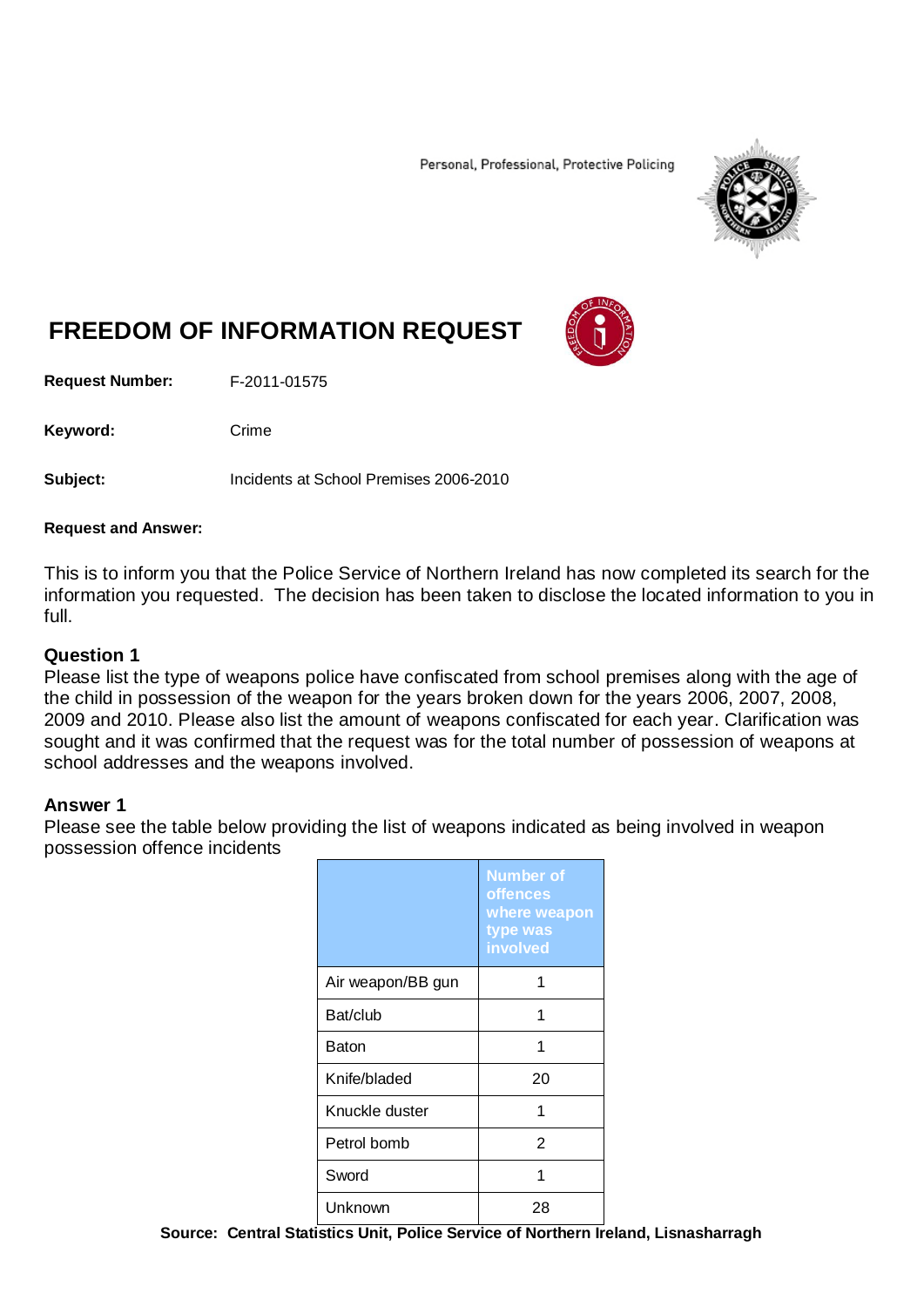- 1. Violent crime includes offences against the person, sexual offences and robberies.
- 2. Weapon possession offences include Possessing ammo without certificate, Possessing article with blade or point in public place, possessing article with blade or point on school premises, possessing offensive weapon in public place, possessing offensive weapon on school premises, possessing petrol bomb in suspicious circumstances and possession of firearm with intent to cause fear of violence.
- 3. While the offence may have taken place on school premises, it may have occurred outside school hours.
- 4.The figures relate to weapon possession type offences where the weapon was involved in the incident it is not known how the weapon was actually used or whether or not it was confiscated.

# **Question 2**

Please list how many violent incidents were reported from school premises broken down for the years 2006, 2007, 2008, 2009 and 2010.

## **Answer 2**

Please see the table below containing the recorded violent crime and weapon possession offences where the MO information indicates that the incident happened at a school.

| <b>Northern Ireland</b> |                      |                          |  |
|-------------------------|----------------------|--------------------------|--|
|                         | <b>Violent Crime</b> | <b>Weapon possession</b> |  |
| 2006                    | 374                  | 12                       |  |
| 2007                    | 311                  | 12                       |  |
| 2008                    | 278                  | 9                        |  |
| 2009                    | 270                  | 11                       |  |
| 2010                    | 262                  | 11                       |  |

**Source: Central Statistics Unit, Police Service of Northern Ireland, Lisnasharragh**

# **Question 3**

Please list the type of illegal substances/drugs confiscated from school premises along with the age of the child in possession of the illegal substances/drugs broken down for the years 2006, 2007, 2008, 2009 and 2010. Please also list the total number of incidents for each year.

Clarification was sought and it was confirmed that the information requested was for the total number of drug offences at schools rather than the total number of arrests and there is no concern about ages.

# **Answer 3**

Please find the table below containing the recorded drug seizure incidents where MO information indicates that the incident happened at a school.

| ногиспы асана |                                         |                                                                                                                                |
|---------------|-----------------------------------------|--------------------------------------------------------------------------------------------------------------------------------|
|               | <b>Drug Seizure</b><br><b>Incidents</b> | <b>List of Drugs Seized</b>                                                                                                    |
| 2006          | 18                                      | Cannabis Herbal, Cannabis Joints, Cannabis Resin, Ecstasy Tablets,<br>Heroin Powder, Temazepam Tablets, Dihydrocodeine Tablets |
| 2007          | 13                                      | Cannabis Herbal, Cannabis Joints, Cannabis Resin, Cocaine<br>Powder, Ecstasy Tablets                                           |
| 2008          | 18                                      | Cannabis Herbal, Cannabis Joints, Cannabis Resin                                                                               |
| 2009          | 19                                      | Cannabis Herbal, Cannabis Joints, Cannabis Resin                                                                               |
| 2010          | 17                                      | Amphetamine Powder, Cannabis Herbal, Cannabis Joints, Cannabis<br>Resin, Diazepam Tablets                                      |

## **Northern Ireland**